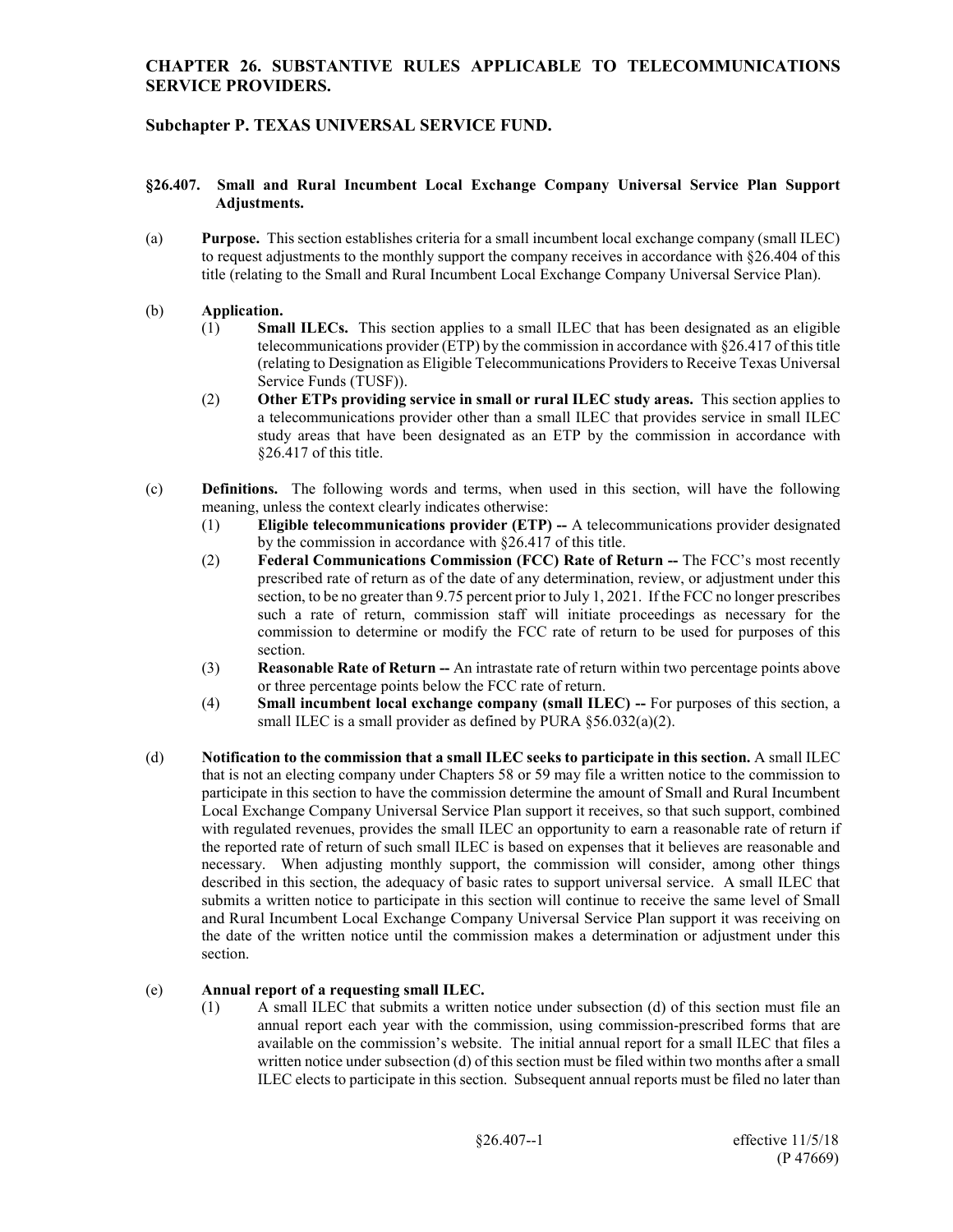### **Subchapter P. TEXAS UNIVERSAL SERVICE FUND.**

September 15<sup>th</sup> of each year. All annual reports must be related to the most recent calendar year prior to the filing of the annual report.

- (2) The annual report filed by a small ILEC under this subsection must include information on the following:
	- (A) summary of revenues and expenses;
	- (B) all revenue, expense, and capital accounts;
	- (C) invested capital;
	- (D) intrastate federal income taxes calculated at the applicable tax rate;
	- (E) network access service revenue;
	- (F) weighted average cost of capital (for investor-owned utilities);
	- (G) historical financial statistics;
	- (H) proposed company adjustments;
	- (I) the name, job title, and total annual compensation of each officer, director, and, for investor-owned companies, owners and former owners (including each general manager and any other highly compensated employee that may not be designated as an officer of the company), and the name and compensation of each family member of officers, directors, owners, and former owners employed by the small ILEC;
	- (J) the amount and nature of each affiliate transaction, including transactions with family members of officers, directors, and, for an investor-owned company, owners and former owners;
	- (K) all detail and supporting documentation necessary to support each of the items in subsection  $(e)(2)$ ; and
	- (L) an authorized official's signature.
- (3) The small ILEC must also provide its full and complete cost allocation manual.
- (f) **Commission staff's review of annual reports.** Annual reports submitted under this section will be reviewed by commission staff to determine whether a small ILEC's support, when combined with regulated revenues, provide the small ILEC an opportunity to earn a reasonable rate of return and whether the reported rate of return of the small ILEC is based on expenses that the commission staff determines are reasonable and necessary.

## (1) **Timeline for review of the annual reports.**

- (A) During the review of an annual report, commission staff may submit requests for information to the small ILEC. Responses to such requests for information will be provided to the commission staff within ten days after receipt of the request by the small ILEC. If a small ILEC fails to timely provide information to commission staff, the small ILEC will be considered to be a Category 3 provider.
- (B) Within 90 days after an annual report has been filed, commission staff will complete its review of the annual report and file a memorandum for the commission's consideration regarding a final recommendation on the reported or commission-staff adjusted rate of return.

#### (2) **Commission staff's review of an annual report.**

- (A) Commission staff will review and may make adjustments to information contained in the small ILEC's annual report, such as:
	- (i) expenses that are not reasonable or necessary;
	- (ii) expenses listed under  $\S26.201(c)(2)$  of this title (relating to Cost of Service);
	- (iii) expenses that are not in compliance with FCC rules;
	- (iv) inappropriate affiliate transactions;
	- (v) inappropriate cost allocations;
	- (vi) inappropriate allocation of federal universal service support; and
	- (vii) any other adjustments that commission staff may find appropriate.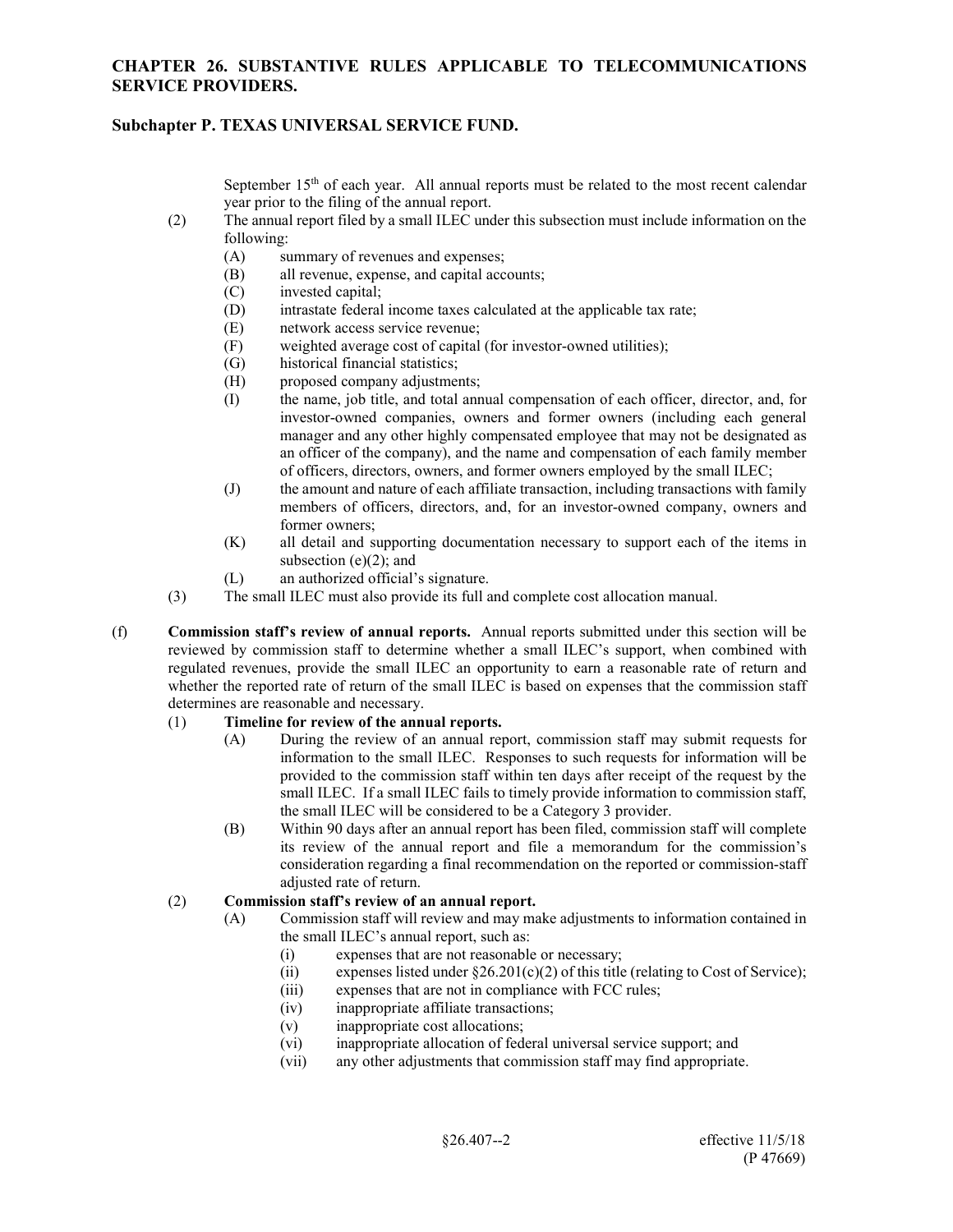# **Subchapter P. TEXAS UNIVERSAL SERVICE FUND.**

- (B) Commission staff will recalculate the small ILEC's reported rate of return and provide an adjusted rate of return if any adjustments were made in paragraph  $(2)(A)$ of this subsection.
- (3) **Separation of small ILECs into rate of return categories.** Upon completion of commission staff's review of a small ILEC's annual report, commission staff will determine the appropriate category for the small ILEC within the following three categories based on the small ILEC's reported or commission-staff adjusted rate of return:
	- (A) Category 1. A rate of return of more than three percentage points below the FCC rate of return;
	- (B) Category 2. A rate of return within two percentage points above or three percentage points below the FCC rate of return; and
	- (C) Category 3. A rate of return of more than two percentage points above the FCC rate of return.
- (4) Commission staff will file a memorandum for the commission's consideration of the categorization of each small ILEC in accordance with paragraph (1)(B) of this subsection.
- (g) **Treatment of small ILECs based on rate of return categories.** Each category will be processed as set forth below.
	- (1) **Category 1 -** A small ILEC that has a reported or commission-staff adjusted rate of return in Category 1 may file an application for an adjustment to have its annual Small and Rural Incumbent Local Exchange Company Universal Service Plan support or basic rates increased to a level that would allow the small ILEC to earn an amount that would be considered a reasonable rate of return, except that the adjustment may not set a small ILEC's support level at more than 140 percent of the annualized support the provider received in the 12-month period before the date of the adjustment. Any rate adjustments may not adversely affect universal service.
	- (2) **Category 2 -** A small ILEC that has a reported or commission-staff adjusted rate of return in Category 2 will be considered to be earning a reasonable rate of return and will not be eligible to file for an adjustment to its Small and Rural Incumbent Local Exchange Company Universal Service Plan support, except as described in subsection  $(h)(2)(B)$  of this section. The commission may not initiate a proceeding against a small ILEC that has a reported or commission-staff adjusted rate of return within Category 2.
	- (3) **Category 3 -** For a small ILEC that has a reported or commission-staff adjusted rate of return in Category 3, the commission staff may initiate a proceeding to review and adjust the small ILEC's Small and Rural Incumbent Local Exchange Company Universal Service Plan support or basic rates to adjust the small ILEC's rate of return into the reasonable rate of return range. A small ILEC that has a commission-staff adjusted rate of return in Category 3 is not eligible to file for an adjustment to its Small and Rural Incumbent Local Exchange Company Universal Service Plan support, except as described in subsection (h)(2)(B) of this section.

#### (h) **Contested case procedures.**

- (1) **Documents to be submitted**. At a minimum, the following information must be provided by a small ILEC in a contested case proceeding, irrespective of whether such case is initiated by a small ILEC or commission staff. Any proceeding filed under this section in which a party has intervened and requested a hearing is a case initiated by a small ILEC or commission staff and the filing requirements listed below apply to such cases.
	- (A) all the data required by subsections (e) and (f) of this section;<br>(B) responses to commission staff's requests for information in
	- responses to commission staff's requests for information in connection with the review of each small ILEC's annual report;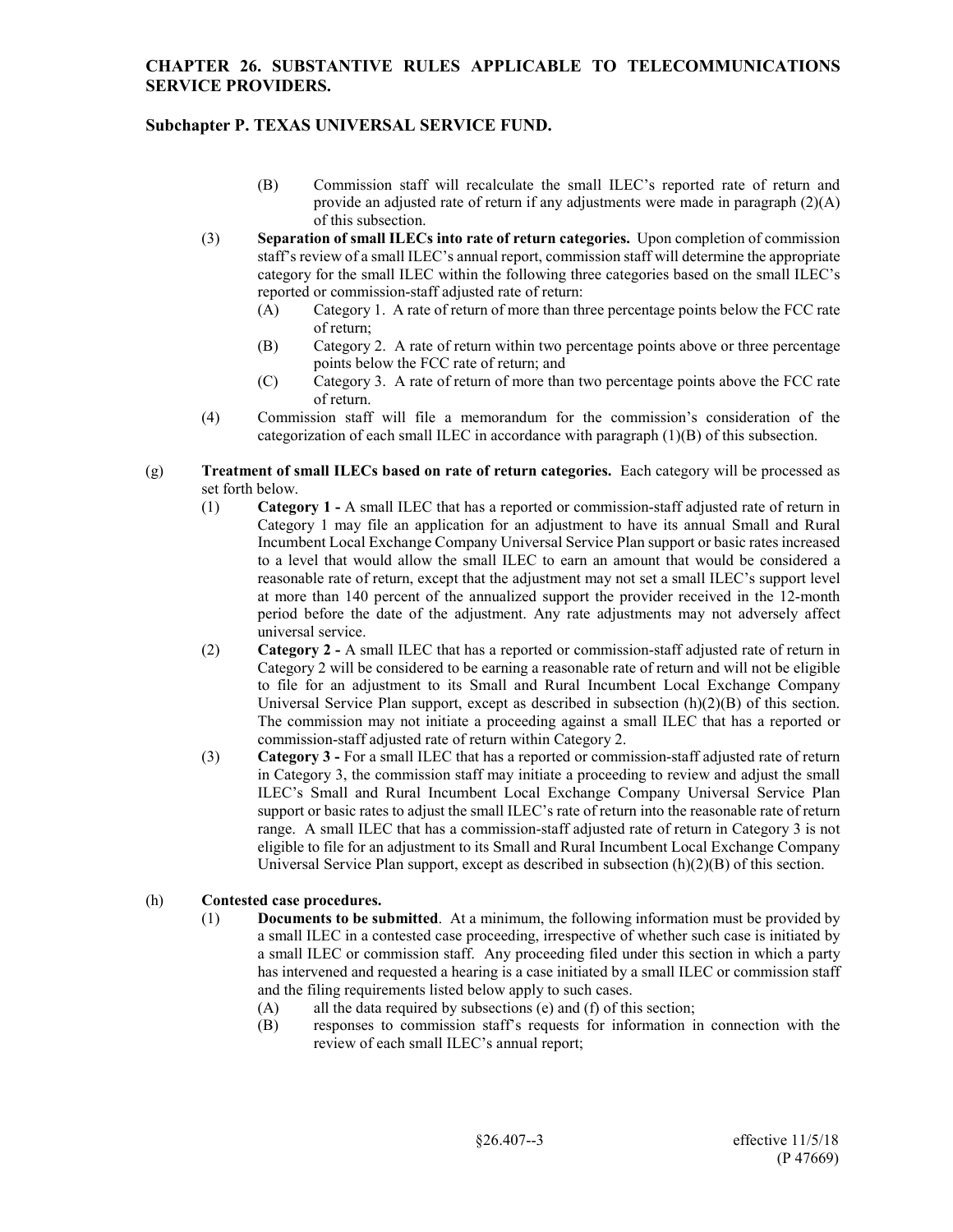### **Subchapter P. TEXAS UNIVERSAL SERVICE FUND.**

- (C) the requested Small and Rural Incumbent Local Exchange Company Universal Service Plan support or rate adjustments; and,
- (D) testimony and workpapers necessary to support the requested adjustments.
- (2) **Qualification for contested case proceeding.**
	- (A) **Category 1 small ILECs**. A small ILEC in Category 1, as identified in subsection  $(f)(3)$  of this section, may file an application that is eligible for administrative review or informal disposition to request an adjustment to its Small and Rural Incumbent Local Exchange Company Universal Service Plan or basic rates to allow the company to earn a reasonable rate of return.
	- (B) **Category 2 or Category 3 small ILECs subsequent to rate of return adjustment by commission staff**. A small ILEC that has a reported rate of return in Category 1 or Category 2, as identified in subsection  $(f)(3)$  of this section, but that has a commission-staff adjusted rate of return in Category 2 or Category 3, may file a petition to contest the commission-staff adjusted rate of return and may also request an adjustment to its Small and Rural Incumbent Local Exchange Company Universal Service Plan support or basic rates in the same proceeding. A small ILEC that has a reported rate of return in Category 2 but because of commission-staff adjustments the small ILEC is in Category 3, may file a petition to contest the commission-staff adjustments. However, the small ILEC may not request an adjustment to its Small and Rural Incumbent Local Exchange Company Universal Service Plan support or basic rates. Any proceeding that is initiated by a small ILEC to protest a reclassification and in which a party has intervened and requested a hearing is a case initiated by a small ILEC and the filing requirements listed below apply to these cases.
	- (C) **Category 3 small ILECs**. A small ILEC in Category 3, as identified in subsection (f)(3) of this section, is subject to a commission staff-initiated proceeding to review the company's annual report and reported rate of return, must submit the information listed in paragraph (1) of this subsection.
- (3) **Notice.** Each small ILEC that files a contested case proceeding will provide notice as required by §22.55 of this title (relating to Notice in Other Proceedings). At a minimum, notice will be published in the *Texas Register* and will be provided to the Office of Public Utility Counsel. Each Category 1 small ILEC that files an application under this section must provide notice to its customers that the company may be required to increase its rates as part of the adjustment to have its annual Small and Rural Incumbent Local Exchange Company Universal Service Plan support increased.
- (4) **Burden of proof**. A small ILEC will bear the initial burden of production and the burden of persuasion.
- (5) **Timing for contested cases.** The commission must grant or deny an application filed under subsection not later than the 120<sup>th</sup> day after the date a sufficient application is filed. The commission may extend the deadline upon a showing of good cause. The application will be processed in accordance with the commission's rules applicable to docketed cases.
- (6) **Timing to file a subsequent contested case.** Once the commission issues an order in a contested case under this section, the small ILEC and commission staff may not file a subsequent contested case before the third anniversary of the date on which the small ILEC's most recent application for adjustment is initiated, unless good cause is proven.

#### (i) **Confidentiality of information.**

(1) A report or information that a small ILEC is required to provide to the commission under subsection (e) of this section is confidential and not subject to disclosure under Chapter 552, Government Code.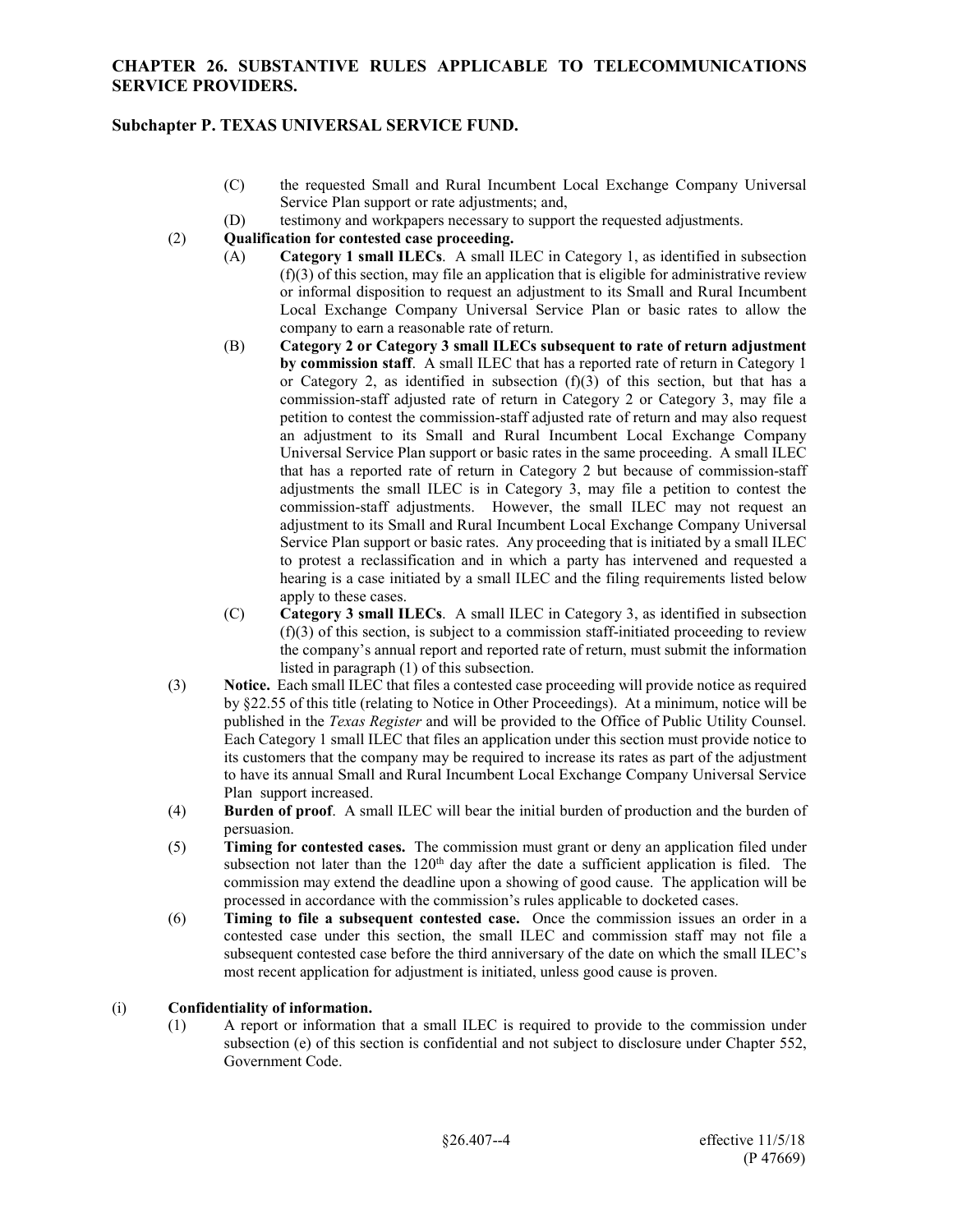## **Subchapter P. TEXAS UNIVERSAL SERVICE FUND.**

- (2) A third party may only access confidential information filed according to subsection (h) of this section, or proceedings related to that filing, if the third party is subject to an appropriate protective order.
- (3) This subsection does not apply to a subsequent contested case initiated under subsection (h) of this section, and no claim of confidentiality will arise from this subsection in such a subsequent contested case.

#### (j) **Commission adjustment of the small ILEC's revenue requirement and Small and Rural Incumbent Local Exchange Company Universal Service Plan support.**

#### (1) **Revised revenue requirements.**

- (A) In a proceeding conducted in accordance with subsection (h) of this section, the commission will determine the small ILEC's new revenue requirement necessary to allow the company to earn a reasonable rate of return; however, the commission may not set a small ILEC's support level at more than 140 percent of the annualized support the small ILEC received in the 12-month period before the date of the adjustment, nor may the rate adjustment adversely affect universal service.
- (B) A small ILEC that is in Category 1 cannot request an increase in the Small and Rural Incumbent Local Exchange Company Universal Service Plan support that would result in a rate of return greater than the minimum of the reasonable rate of return. In a proceeding for a small ILEC in Category 3, a small ILEC or commission staff may not request a decrease in the Small and Rural Incumbent Local Exchange Company Universal Service Plan support that would result in a rate of return greater than the maximum reasonable rate of return.
- (2) **Small and Rural Incumbent Local Exchange Company Universal Service Plan support payments to small ILECs.** The commission will determine the amount of adjustment to the annual Small and Rural Incumbent Local Exchange Company Universal Service Plan support or basic rates for the small ILEC that will be needed to meet the new revenue requirement identified in this paragraph. The commission will determine the fixed monthly support payment for a small ILEC by dividing the Small and Rural Incumbent Local Exchange Company Universal Service Plan support by 12. Each small ILEC that has Small and Rural Incumbent Local Exchange Company Universal Service Plan support adjusted under this section must provide the TUSF administrator with a copy of the final order indicating the adjusted amount of Small and Rural Incumbent Local Exchange Company Universal Service Plan support.
- (3) **Small and Rural Incumbent Local Exchange Company Universal Service Plan support payments to ETPs other than small ILECs.** The Small and Rural Incumbent Local Exchange Company Universal Service Plan support for ETPs other than a small ILEC will be determined by calculating the per-line support for each small ILEC's study area based on the most recent monthly support using December line counts for the small ILEC. The payment to each ETP other than a small ILEC will be calculated by multiplying the computed per-line amount for the given small ILEC study area by the number of eligible lines served by the ETP in such study area for the month.

## (k) **Miscellaneous items.**

(1) **Federal Universal Service Fund (FUSF) support.** The amount of annual FUSF support received by the small ILEC that is considered to be an intrastate expense adjustment under Part 36 and Part 54 of the FCC's rules or by FCC order, regardless of the category of FUSF support, will offset the total intrastate expenses and be reflected as such in the small ILEC's annual report. The timing of any FUSF support will be considered when making a determination under subsection (j) of this section.